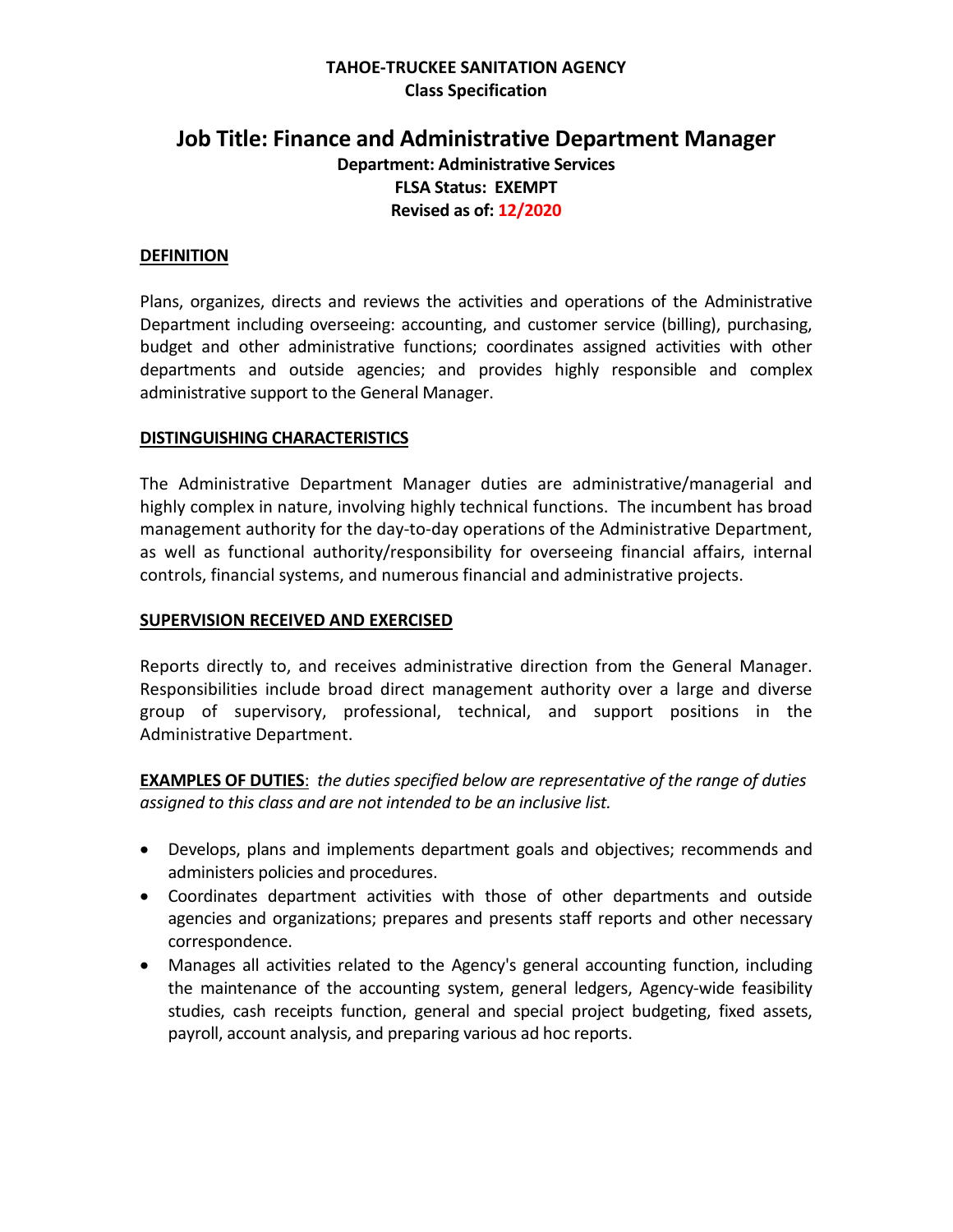- Manages the reconciliation of a variety of funds, ledgers, reports, and accounting records; examines accounting transactions to ensure accuracy; approves journal vouchers to post transactions to accounting records; performs month-end, fiscal yearend, and calendar year-end accounting system processing.
- Coordinates, supervises and prepares the Agency's annual financial budget; directs the forecast of additional funds needed for staffing, equipment, materials and supplies; monitors and approves expenditures; implements mid-year adjustments as needed.
- Assists with other departments to forecast and prepare annual financial budgets.
- Ensures that all financial records are properly accounted for and in compliance with Generally Accepted Accounting Principles (GAAP).
- Manages, directs and monitors accounting, customer service (billing), purchasing, budget and other finance and administrative functions; oversees activities including accounting, budget, long-term financing, investments, budget projections, internal/external audits, cash management, customer service programs, and purchasing.
- Directs, oversees and participates in the development of the department's work plan; assigns work activities, projects and programs; monitors workflow; reviews and evaluates work products, methods and procedures.
- Secures and manages the services of contractors and consultants in the performance of administration studies and projects; prepares and administers administration contracts and purchase agreements.
- Selects, trains, motivates and evaluates performance of personnel; provides or coordinates staff training; conducts performance evaluations; implements discipline procedures; maintains discipline and high standards necessary for the efficient and professional operation of the department.
- Provides support to the Human Resources Administrator in the administration of employee benefits programs including health, retirement, workers' compensation, and deferred compensation as needed.
- Obtains insurances for the Agency including for vehicles, pooled liability, public entity property and Board Bonds and others as needed.
- Represents the department to outside groups and organizations; participates in outside community and professional groups and committees; makes presentations; provides technical assistance as necessary.
- Researches and prepares technical and administrative reports and studies; prepares written correspondence as necessary.
- Represents the Agency with dignity, integrity, and the spirit of cooperation in all relations with staff and the public.
- Builds and maintains positive working relationships with co-workers, other Agency employees and the public using principles of good customer service.
- Performs related duties as assigned.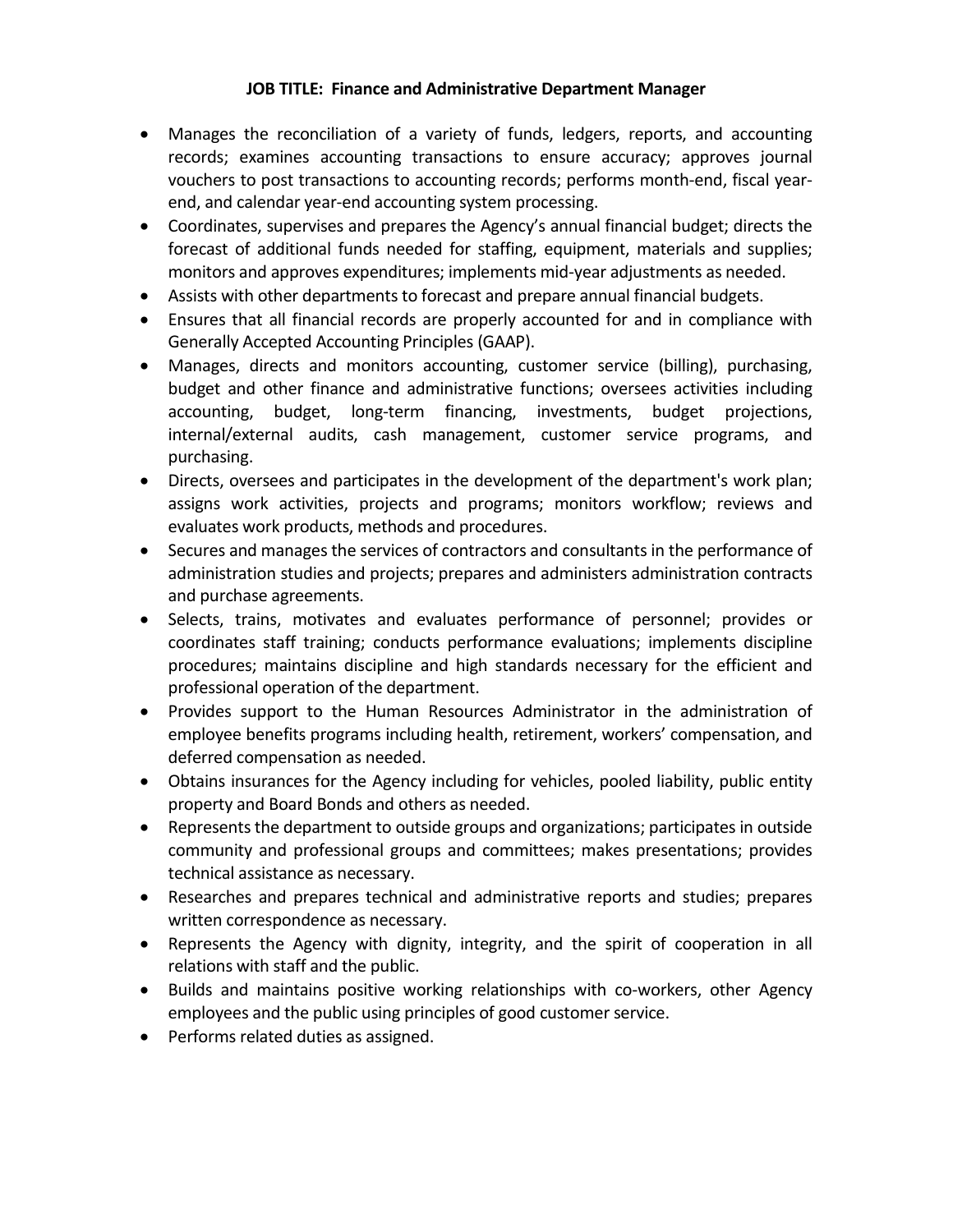#### **QUALIFICATIONS**

#### **Knowledge of:**

- Principles and practices of office administration including accounting, auditing and methods used in governmental accounting.
- Principles and practices of revenue and expense reporting.
- Principles and practices of safety and emergency procedures.
- Principles and practices of leadership, motivation, team building and conflict resolution.
- Pertinent local, State and Federal laws, rules and regulations.
- Organizational and management practices as applied to the analysis and evaluation of programs.
- Principles and practices of organization, administration and personnel management.
- Principles and practices of budget preparation and administration.
- Modern office practices, methods, and computer equipment including relevant software programs.
- Operation of office equipment including personal computers, fax machines, copiers, printers, telephones, voicemail and e-mail systems, etc.
- Oral and written communication skills; business English including vocabulary, spelling, and correct grammatical usage and punctuation.
- Principles and practices of customer service.

### **Ability to:**

- Plan, direct and control the administration and operations of the Administrative Department
- On a continuous basis know and understand requirements and all essential aspects of the job; access, review, analyze and interpret a wide variety of reports, technical data and budget documents; know and understand laws, regulations, rules and codes related to area of assignment; observe performance and review and evaluate staff; problem solve department related issues; remember various processes and requirements; and interpret and communicate policy, information and instructions.
- Prepare and administer department budgets.
- Develop and implement department policies and procedures.
- Supervise, train and evaluate assigned personnel.
- Maintain accurate records and files.
- Organize, manage, review and monitor a variety of projects.
- Gain cooperation among staff and management team through discussion and persuasion.
- Analyze problems, identify alternative solutions, project consequences of proposed actions and implement recommendations in support of goals. Interpret and apply Agency and department policies, procedures, rules and regulations.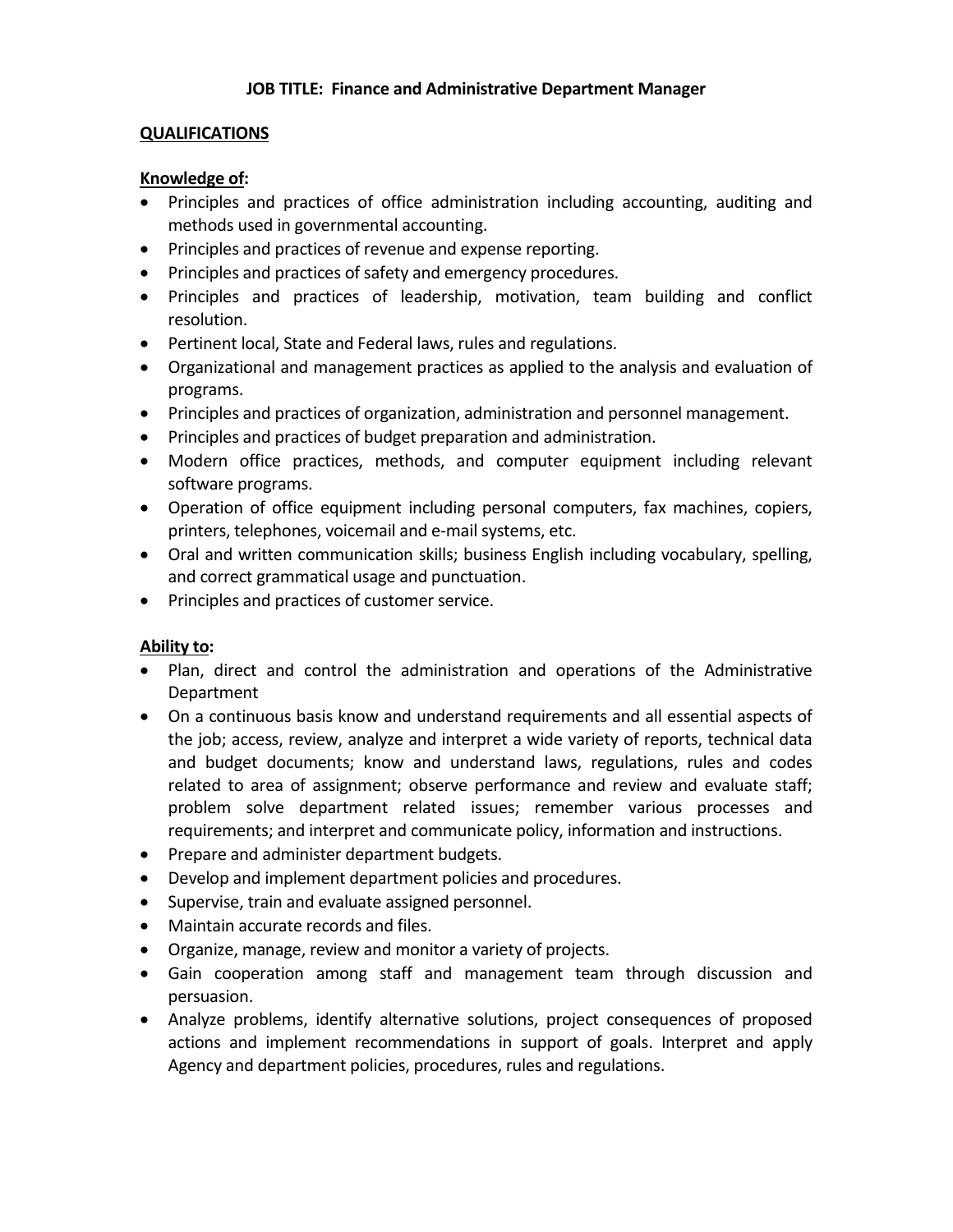- Interpret and apply local, regional, State and Federal and Agency policies, procedures, rules and regulations.
- Understand and carry out oral and written instructions, and prioritize workload to meet deadlines.
- Read, write and comprehend the English language at a level necessary for effective job performance, exercising correct English usage, vocabulary, spelling, grammar and punctuation.
- Communicate effectively, tactfully and positively in both oral and written form.
- Operate and use modern office equipment and technology, including computers and applicable software.
- Maintain regular attendance and adhere to prescribed work schedule to conduct job responsibilities.
- Utilize appropriate safety procedures and practices for assigned duties.
- Establish and maintain effective working relationships with those contacted in the course of work.
- Contribute effectively to the accomplishment of Agency goals, objectives and activities.

# **Experience and Education:**

Any combination of experience and training that would provide the required knowledge and abilities is qualifying. A typical way to obtain the required knowledge and abilities would be:

### **Experience:**

Eight years of supervisory or higher-level experience that involved professional public accounting and financial analysis; including two years of administrative and management responsibility.

# **Education:**

Equivalent to a Bachelor's degree from an accredited college of university with major course work in public or business administration or a related field, with an emphasis in accounting.

# **SPECIAL QUALIFICATIONS**

### **License and Certificate:**

Possession of a valid California or Nevada Class C Driver License is required.

### **PHYSICAL REQUIREMENTS**

Work effectively at desk and in meetings for long periods of time; intermittently move, traverse and position self while performing duties; access equipment surrounding desk; activate, use and operate a computer and other office equipment; use telephone; communicate through written means; and move or transport weight of 20 pounds or less.